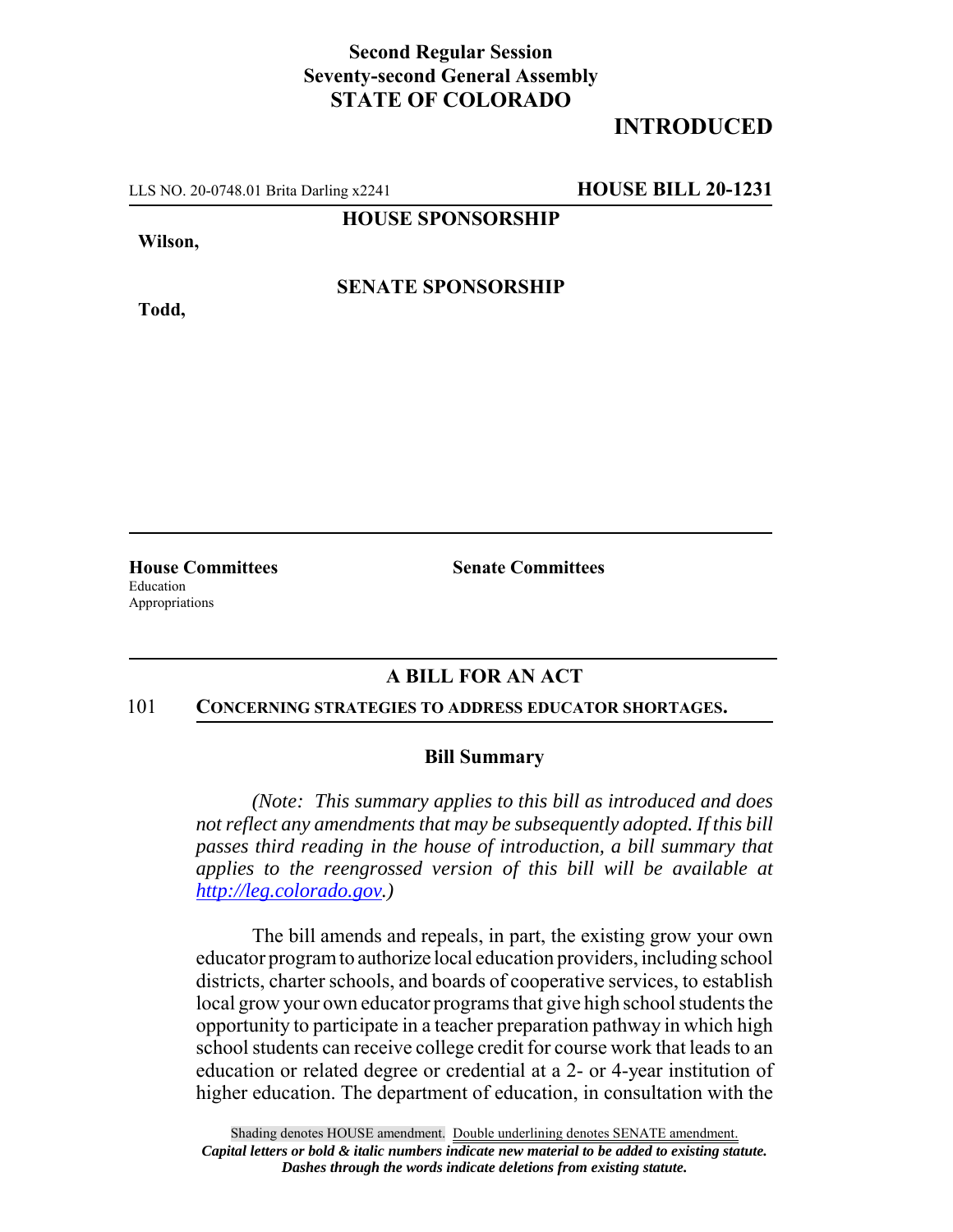department of higher education, shall create a framework for local grow your own educator programs, including the accumulation of transferable postsecondary credit.

As part of the grow your own educator program, the bill creates a grow your own educator scholarship to award \$5,000 to students in higher education preparation programs who have completed not less than the final 24 credit hours required for an education or related degree or credential and agree to work as an educator in a Colorado public school upon completion of the degree or credential. In awarding scholarships, the state board shall prioritize students who participated in a local education provider's grow your own educator program while in high school and who complete their final field work in a school of the local education provider. Next, the state board shall prioritize scholarships to students who participated in a local education provider's grow your own educator program while in high school and who commit to teaching in a content shortage area or in a rural area.

 The bill amends the teacher of record license to apply to students participating in a Colorado-approved program of preparation and who will be employed with a local education provider experiencing a critical teacher shortage, without the need to show that no other licensed applicant has applied. The bill removes references to the grow your own educator program that no longer apply.

The bill amends the teacher of record program to remove the requirement that a teacher participating in the program must fill a position for which no other licensed applicant has applied.

The bill directs the Colorado commission on higher education, in collaboration with the governing boards and the higher education council, to negotiate statewide degree transfer agreements so that statewide degree transfer agreements are in place no later than 2022 for educator preparation programs, including but not limited to elementary and secondary education; early childhood education; special education; speech and language pathology; occupational therapy; world languages; mathematics; science; and STEM, as defined in statute. Credits accumulated pursuant to a statewide degree transfer agreement apply to the transfer of course work, regardless of whether the course work was successfully completed at a 2-year or 4-year state institution of higher education and regardless of whether the credit is being transferred to a 2-year or 4-year state institution of higher education.

2 **SECTION 1.** In Colorado Revised Statutes, **repeal and reenact,**

3 **with amendments,** 22-60.5-208.5 as follows:

<sup>1</sup> *Be it enacted by the General Assembly of the State of Colorado:*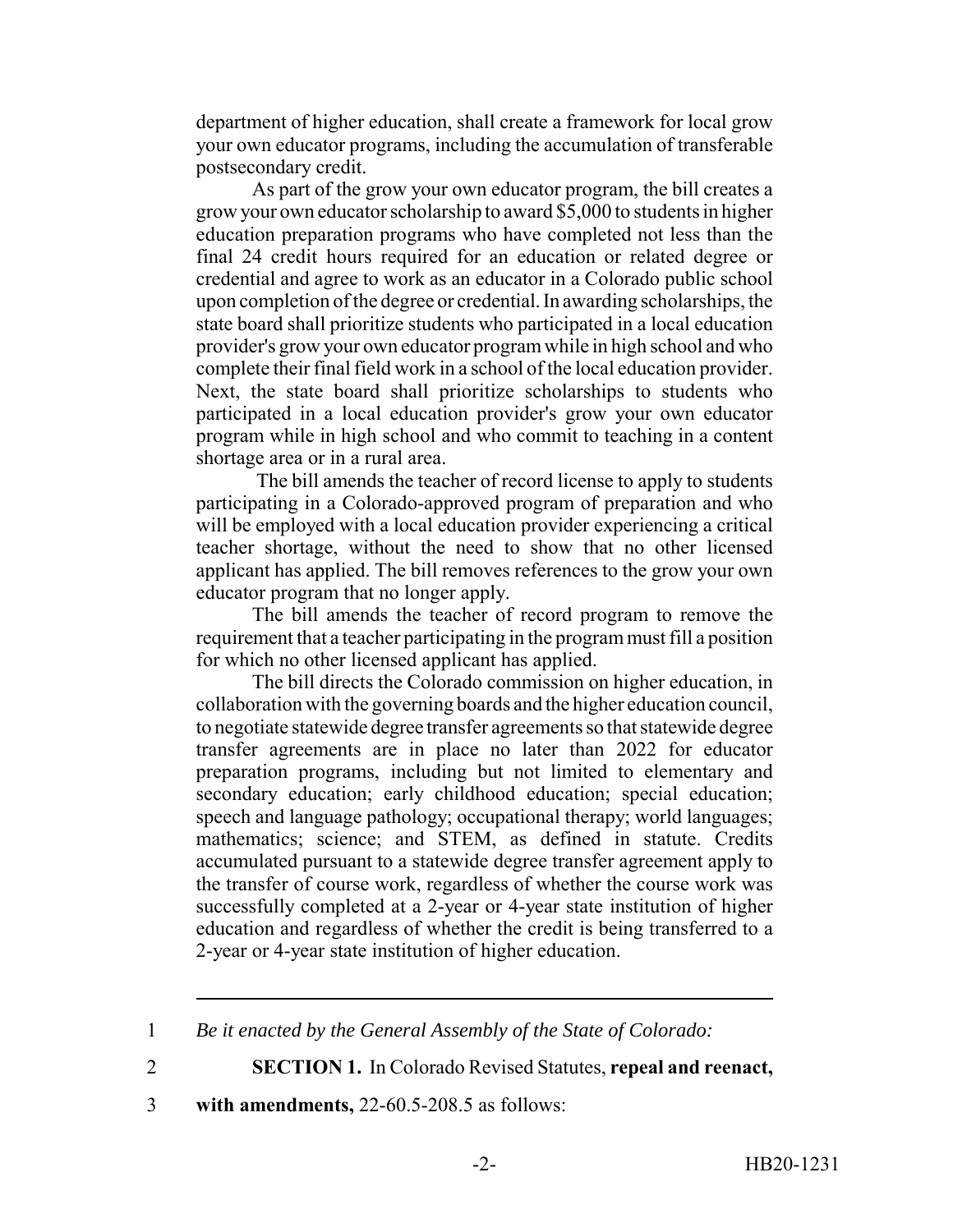**22-60.5-208.5. Grow your own educator programs - scholarships - duties - report - rules - legislative declaration - definitions.** (1) (a) THE GENERAL ASSEMBLY FINDS THAT:

 (I) COLORADO IS COMMITTED TO ENSURING THAT ITS PUBLIC 5 SCHOOLS ARE THE BEST IN THE WORLD;

 (II) ENSURING THAT EACH CLASSROOM HAS A QUALIFIED, WELL-TRAINED EDUCATOR IS CRITICAL TO GUARANTEEING THAT COLORADO'S PUBLIC EDUCATION SYSTEM REMAINS COMPETITIVE BOTH NATIONALLY AND INTERNATIONALLY; AND

 (III) A SHORTAGE OF EDUCATORS IN PUBLIC SCHOOLS ACROSS THE STATE JEOPARDIZES COLORADO'S ABILITY TO MAINTAIN THE HIGHEST 12 STANDARDS IN EDUCATION DELIVERY.

 (b) THEREFORE, THE GENERAL ASSEMBLY DECLARES THAT IT IS IMPORTANT TO SUPPORT LOCAL EDUCATION PROVIDERS IN CREATING GROW YOUR OWN EDUCATOR PROGRAMS THAT DEVELOP PIPELINES FOR COLORADO'S EDUCATOR WORKFORCE ACROSS THE STATE BY PROVIDING TEACHER PREPARATION PATHWAYS WITH ALIGNED COURSE WORK AND MEANINGFUL OPPORTUNITIES FOR STUDENTS TO BECOME ENGAGED IN TEACHING CAREERS WHILE STILL IN HIGH SCHOOL AND TO SUPPORT STUDENTS WHO GO ON TO HIGHER EDUCATION TO BECOME EDUCATORS WITH SCHOLARSHIPS THAT INCENTIVIZE RETURNING TO THEIR HOME 22 SCHOOL DISTRICTS TO TEACH.

23 (2) AS USED IN THIS SECTION, UNLESS THE CONTEXT OTHERWISE REQUIRES:

 (a) "LOCAL EDUCATION PROVIDER" MEANS A SCHOOL DISTRICT, A CHARTER SCHOOL AUTHORIZED BY A SCHOOL DISTRICT PURSUANT TO PART 27 1 OF ARTICLE 30.5 OF THIS TITLE 22, A CHARTER SCHOOL AUTHORIZED BY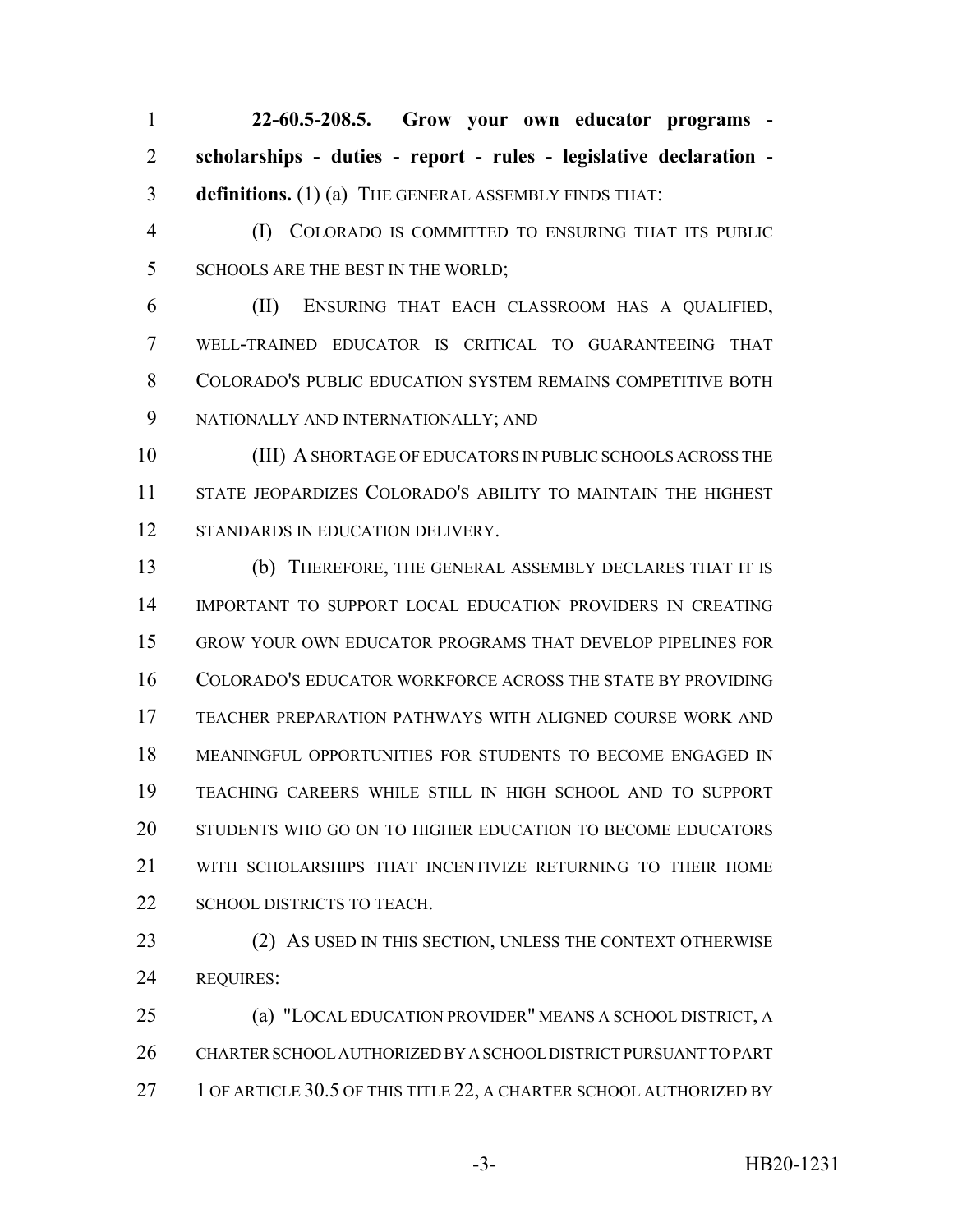THE STATE CHARTER SCHOOL INSTITUTE PURSUANT TO PART 5 OF ARTICLE 2 30.5 OF THIS TITLE 22, OR A BOARD OF COOPERATIVE SERVICES CREATED AND OPERATING PURSUANT TO ARTICLE 5 OF THIS TITLE 22 THAT OPERATES A PUBLIC SCHOOL.

 (b) "PROGRAM" MEANS A GROW YOUR OWN EDUCATOR PROGRAM ESTABLISHED PURSUANT TO THIS SECTION.

 (c) "SCHOLARSHIP" MEANS THE GROW YOUR OWN EDUCATOR SCHOLARSHIP CREATED PURSUANT TO THIS SECTION.

 (3) THE DEPARTMENT OF EDUCATION, IN CONSULTATION WITH THE DEPARTMENT OF HIGHER EDUCATION, SHALL CREATE A FRAMEWORK FOR GROW YOUR OWN EDUCATOR PROGRAMS ESTABLISHED BY LOCAL EDUCATION PROVIDERS. GROW YOUR OWN EDUCATOR PROGRAMS MUST 13 INCLUDE, AT A MINIMUM, THE OPPORTUNITY FOR HIGH SCHOOL STUDENTS TO PARTICIPATE IN A TEACHER PREPARATION PATHWAY IN WHICH A HIGH SCHOOL STUDENT RECEIVES COLLEGE CREDIT FOR COURSES THAT LEAD TO AN EDUCATION OR RELATED DEGREE OR CREDENTIAL AT TWO- AND 17 FOUR-YEAR STATE INSTITUTIONS OF HIGHER EDUCATION. PROGRAMS MAY BE IMPLEMENTED THROUGH CONCURRENT ENROLLMENT PROGRAMS; DUAL ENROLLMENT PROGRAMS; EARLY COLLEGE; THE ASCENT PROGRAM; P-TECH HIGH SCHOOLS, AS DEFINED IN SECTION 22-35.3-102; OR OTHER PROGRAMS OR PATHWAYS ESTABLISHED OR AUTHORIZED IN LAW THAT FACILITATE A HIGH SCHOOL STUDENT'S ACCUMULATION OF TRANSFERABLE CREDIT TOWARD AN EDUCATION OR RELATED DEGREE OR CREDENTIAL.

24 (4) THE DEPARTMENT OF EDUCATION AND THE DEPARTMENT OF HIGHER EDUCATION SHALL WORK TOGETHER TO CREATE COLLABORATIONS BETWEEN LOCAL EDUCATION PROVIDERS AND TWO- AND FOUR-YEAR STATE INSTITUTIONS OF HIGHER EDUCATION TO FACILITATE THE DELIVERY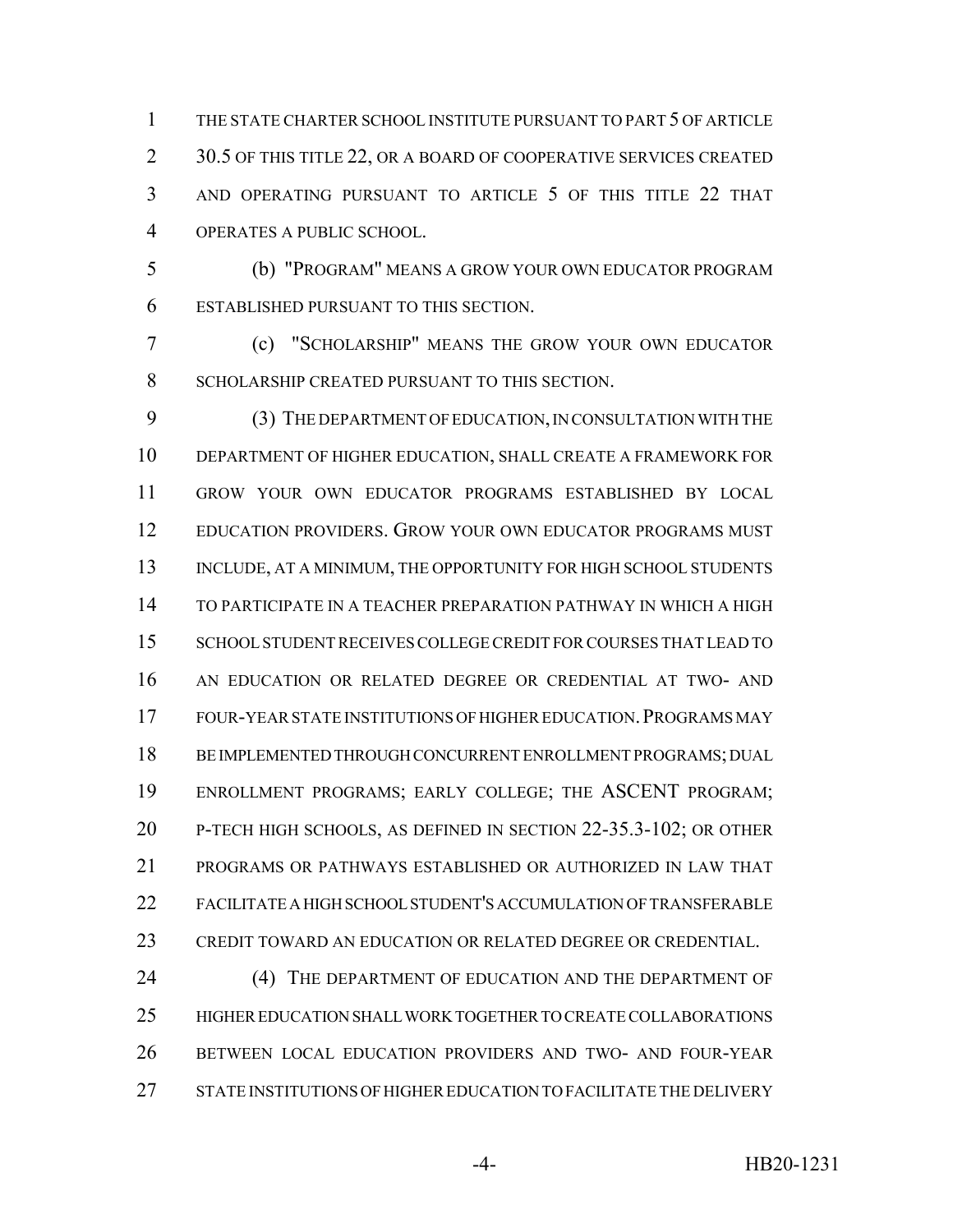OF COLLEGE COURSES THAT RESULT IN TRANSFERABLE CREDIT TOWARD AN EDUCATION OR RELATED DEGREE OR CREDENTIAL.

 (5) THE STATE BOARD SHALL ADOPT RULES AS NECESSARY TO ESTABLISH A SCHOLARSHIP PROGRAM TO AWARD FIVE-THOUSAND-DOLLAR SCHOLARSHIPS TO STUDENTS WHO ARE ENROLLED IN AN APPROVED PROGRAM OF PREPARATION AND HAVE COMPLETED NOT LESS THAN THE FINAL TWENTY-FOUR CREDIT HOURS REQUIRED FOR AN EDUCATION OR RELATED DEGREE OR CREDENTIAL AND AGREE TO WORK AS AN EDUCATOR IN A COLORADO PUBLIC SCHOOL UPON COMPLETION OF THE DEGREE OR CREDENTIAL.IN AWARDING GROW YOUR OWN EDUCATOR SCHOLARSHIPS, THE STATE BOARD SHALL:

 (a) FIRST, PRIORITIZE SCHOLARSHIP APPLICANTS WHO PARTICIPATED IN A GROW YOUR OWN EDUCATOR PROGRAM THROUGH A LOCAL EDUCATION PROVIDER AND ACCUMULATED AT LEAST SIX COLLEGE CREDIT HOURS IN THE PROGRAM TOWARD AN EDUCATION OR RELATED DEGREE OR CREDENTIAL, AS CERTIFIED BY THE LOCAL EDUCATION PROVIDER, AND WHO COMPLETE OR ARE COMPLETING REQUIRED FIELD WORK IN A SCHOOL OF THE LOCAL EDUCATION PROVIDER;

 (b) SECOND, PRIORITIZE SCHOLARSHIPS TO APPLICANTS WHO PARTICIPATED IN A GROW YOUR OWN EDUCATOR PROGRAM THROUGH A LOCAL EDUCATION PROVIDER AND ACCUMULATED AT LEAST SIX COLLEGE CREDIT HOURS IN THE PROGRAM TOWARD AN EDUCATION OR RELATED DEGREE OR CREDENTIAL, AS CERTIFIED BY THE LOCAL EDUCATION PROVIDER, AND WHO COMMIT TO TEACHING IN A COMMUNITY THAT IS EXPERIENCING A TEACHER SHORTAGE IN MATHEMATICS; WORLD LANGUAGES; SPECIAL EDUCATION; EARLY CHILDHOOD EDUCATION; SPEECH AND LANGUAGE PATHOLOGY; OCCUPATIONAL THERAPY; SCIENCE; AND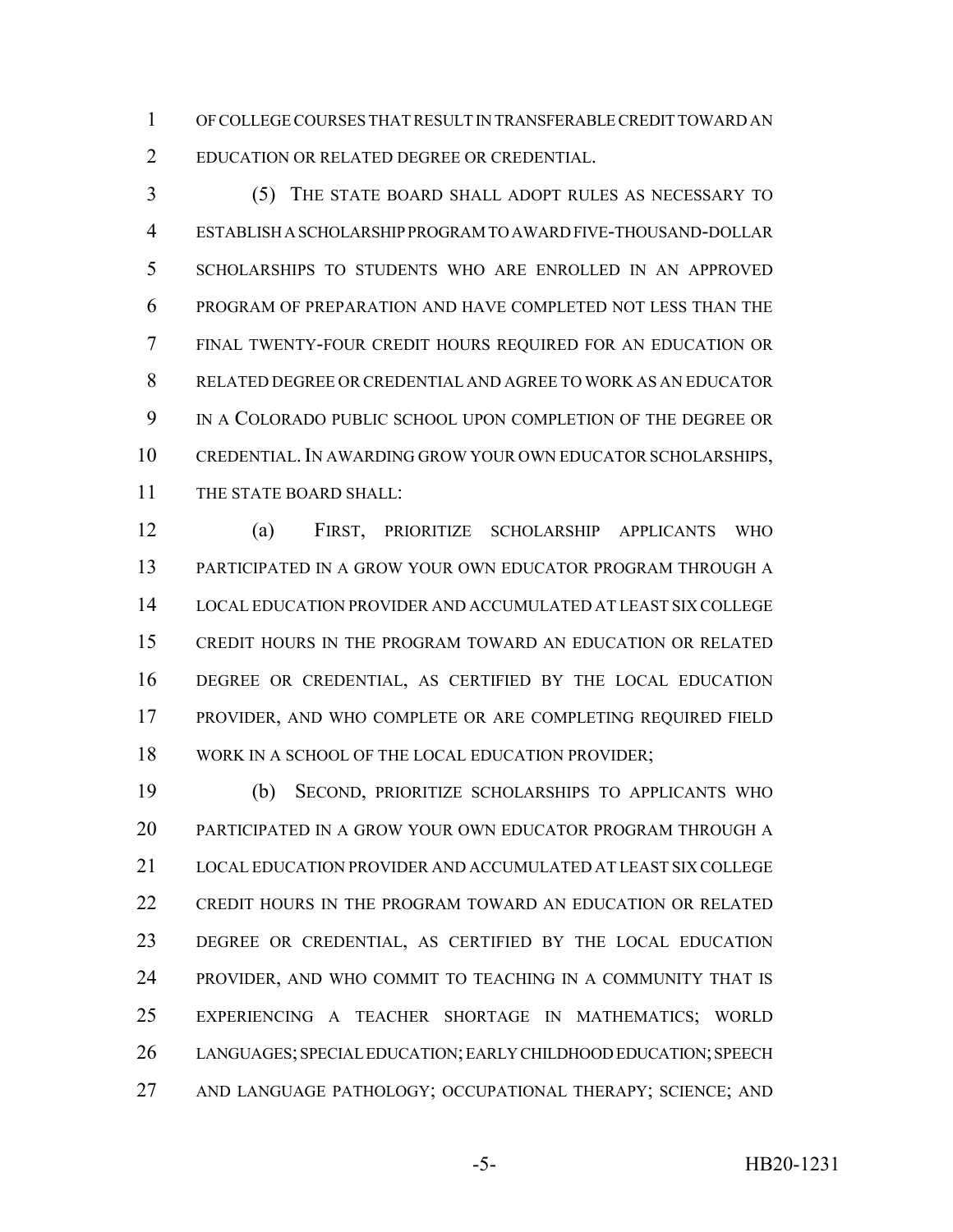1 STEM, AS DEFINED IN SECTION 22-7-1009.3; AND

 (c) THIRD, PRIORITIZE SCHOLARSHIPS TO APPLICANTS WHO PARTICIPATED IN A GROW YOUR OWN EDUCATOR PROGRAM THROUGH A LOCAL EDUCATION PROVIDER AND ACCUMULATED AT LEAST SIX COLLEGE CREDIT HOURS IN THE PROGRAM TOWARD AN EDUCATION OR RELATED DEGREE OR CREDENTIAL, AS CERTIFIED BY THE LOCAL EDUCATION PROVIDER, AND WHO COMMIT TO TEACHING IN A RURAL SCHOOL DISTRICT.

 (6) THE STATE BOARD SHALL AWARD SCHOLARSHIPS FROM ANY UNEXPENDED AND UNENCUMBERED MONEY APPROPRIATED TO THE DEPARTMENT IN THE 2019-20 STATE FISCAL YEAR FOR PURPOSES OF GROW YOUR OWN EDUCATOR PROGRAMS PURSUANT TO THIS SECTION. THE MONEY IS CONTINUOUSLY APPROPRIATED FOR THE AWARD OF 13 SCHOLARSHIPS FOR THE 2020-21 STATE FISCAL YEAR AND FISCAL YEARS THEREAFTER UNTIL THE APPROPRIATION IS EXHAUSTED.

 (7) (a) NO LATER THAN SEPTEMBER 30 IN ANY YEAR IN WHICH MONEY IS AWARDED PURSUANT TO THE PROGRAM, THE DEPARTMENT SHALL REPORT TO THE EDUCATION COMMITTEES OF THE HOUSE OF REPRESENTATIVES AND THE SENATE, OR ANY SUCCESSOR COMMITTEES, INFORMATION RELATING TO THE PROGRAM, INCLUDING, AT A MINIMUM, WHETHER THE APPLICANT PARTICIPATED IN A GROW YOUR OWN EDUCATOR PROGRAM, THE CRITERIA THE APPLICANT SATISFIED FOR THE AWARD, AND DEMOGRAPHIC INFORMATION RELATING TO STUDENTS AWARDED SCHOLARSHIPS TO GAUGE THE SUCCESS OF GROW YOUR OWN EDUCATOR PROGRAMS IN RECRUITING DEMOGRAPHICALLY UNDERREPRESENTED GROUPS INTO THE EDUCATION PROFESSION.

 (b) NOTWITHSTANDING THE PROVISIONS OF SECTION 24-1-136 (11)(a)(I), THE DEPARTMENT SHALL REPORT THE INFORMATION DESCRIBED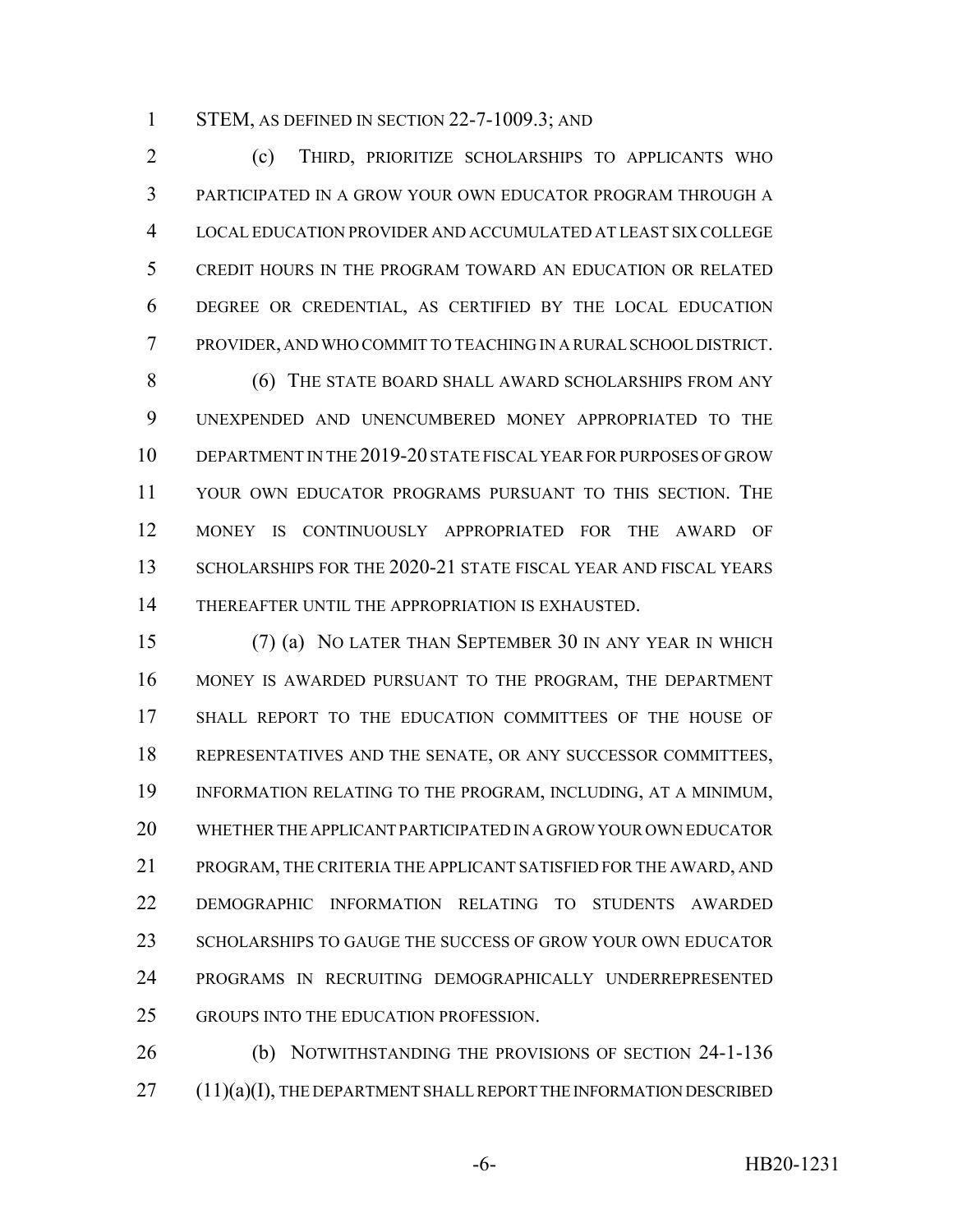1 IN SUBSECTION  $(7)(a)$  of this section in each year grants are AWARDED PURSUANT TO THE PROGRAM.

 **SECTION 2.** In Colorado Revised Statutes, 22-60.5-201, **amend** 4  $(1)(a.5)(I)$  as follows:

- **22-60.5-201. Types of teacher licenses issued term rules.** (1) The department is designated as the sole agency authorized to issue the following teacher licenses to persons of good moral character:
- (a.5) **Teacher of record license.** (I) The department shall issue a teacher of record license to an applicant who:
- (A) Is enrolled in an accepted institution of higher education A COLORADO-APPROVED PROGRAM OF PREPARATION and has successfully completed all, or substantially all, of the course work requirements for completion of a bachelor's degree but has not yet completed teaching field work requirements;
- 15 (B) Is enrolled in a grow your own educator program pursuant to 16 section 22-60.5-208.5, or in a one- or two-year teacher of record program pursuant to section 22-60.5-208.7; and

18 (C) The applicant Is or will be employed in a position for which 19 no other qualified, licensed teacher has applied by a local education provider, as defined in section 22-60.5-208.7 (1), that determines that 21 there is a critical teacher shortage.

 **SECTION 3.** In Colorado Revised Statutes, 22-60.5-208.7, **amend** (2) and (3) as follows:

 **22-60.5-208.7. Teacher of record program - rules - authorization - definition.** (2) A local education provider is authorized 26 to implement a one- or two-year teacher of record program and may only employ a teacher of record if the local education provider has determined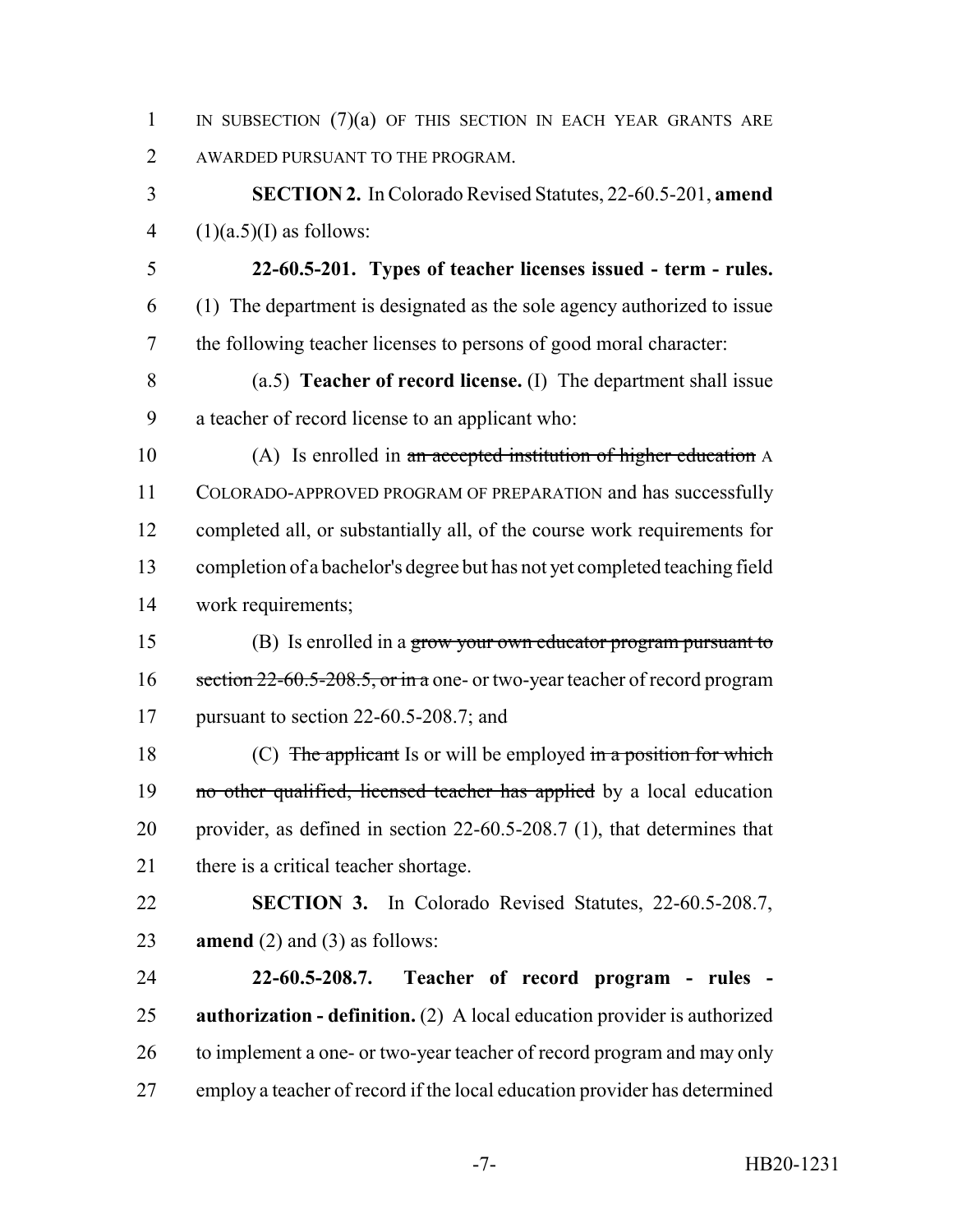1 that there is a critical teacher shortage. and if there are no other qualified, 2 licensed applicants for a vacant position. The state board of education shall establish rules and policies governing a teacher of record program established pursuant to this section.

 (3) A student employed in a teacher of record program established pursuant to this section shall hold a teacher of record license issued pursuant to section 22-60.5-201 (1)(a.5). THE TEACHER OF RECORD LICENSE IS ONLY VALID IN THE JURISDICTION GOVERNED BY THE LOCAL EDUCATION PROVIDER IMPLEMENTING THE TEACHER OF RECORD PROGRAM 10 IN WHICH THE STUDENT IS PARTICIPATING.

 **SECTION 4.** In Colorado Revised Statutes, 23-1-108, **add** 12  $(7)(c)(III)$  as follows:

 **23-1-108. Duties and powers of the commission with regard to systemwide planning - reporting - definitions.** (7) (c) (III) (A) BEGINNING JULY 1, 2020, THE COMMISSION, IN COLLABORATION WITH THE GOVERNING BOARDS AND THE COUNCIL CONVENED PURSUANT TO SECTION 23-1-108.5 (3)(a), SHALL NEGOTIATE STATEWIDE DEGREE TRANSFER AGREEMENTS AND SHALL ENSURE THAT STATEWIDE DEGREE TRANSFER AGREEMENTS ARE IN PLACE NO LATER THAN JULY 1, 2022, FOR EDUCATOR PREPARATION PROGRAMS, INCLUDING 21 BUT NOT LIMITED TO ELEMENTARY AND SECONDARY EDUCATION; EARLY CHILDHOOD EDUCATION; SPECIAL EDUCATION; SPEECH AND LANGUAGE PATHOLOGY; OCCUPATIONAL THERAPY; WORLD LANGUAGES; MATHEMATICS; SCIENCE; AND STEM, AS DEFINED IN SECTION 22-7-1009.3.

 (B) THE STATEWIDE TRANSFER AGREEMENTS ESTABLISHED 27 PURSUANT TO SUBSECTION  $(7)(c)(III)(A)$  OF THIS SECTION APPLY TO THE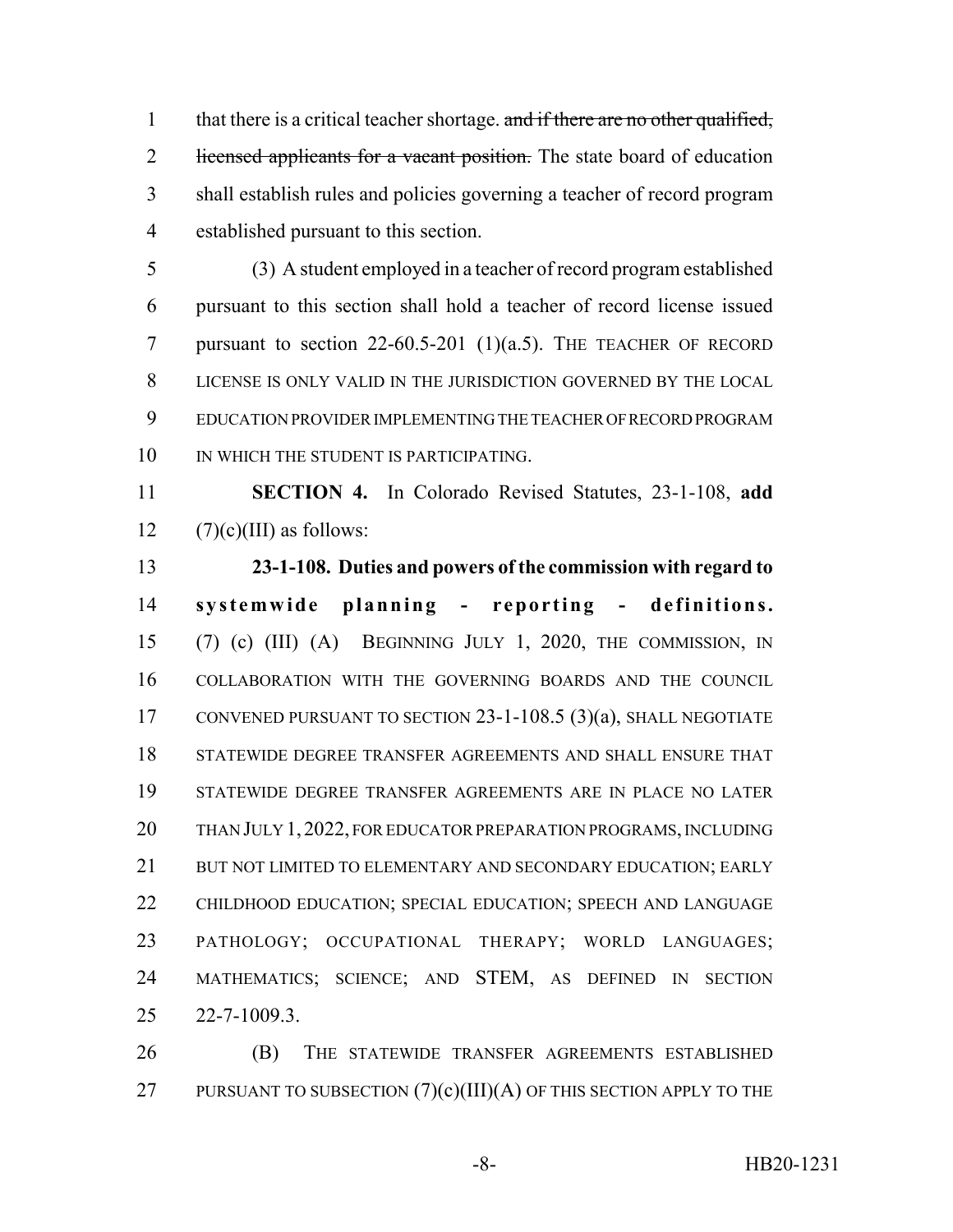TRANSFER OF ALL COURSE WORK SUCCESSFULLY COMPLETED TOWARD THE DEGREE THAT IS THE SUBJECT OF THE STATEWIDE TRANSFER AGREEMENT, REGARDLESS OF WHETHER THE COURSE WORK WAS SUCCESSFULLY COMPLETED AT A TWO-YEAR OR FOUR-YEAR STATE INSTITUTION OF HIGHER EDUCATION AND REGARDLESS OF WHETHER THE CREDIT IS BEING TRANSFERRED TO A TWO-YEAR OR FOUR-YEAR STATE INSTITUTION OF HIGHER EDUCATION.

 **SECTION 5.** In Colorado Revised Statutes, 23-18-202, **repeal** 9  $(2)(b)(III)$  as follows:

 **23-18-202. College opportunity fund - appropriations - payment of stipends - reimbursement - report.** (2) (b) (III) If the student is enrolled in a grow your own educator program pursuant to 13 section 22-60.5-208.5, and the school district or charter school receives 14 a grant pursuant to section 22-60.5-208.5 (6), the school district or charter 15 school that employs the student as a teacher of record as described in 16 section  $22-60.5-201$  (1)(a.5) during the teaching portion of the grow your 17 own educator program is responsible for paying the student's share of 18 total in-state tuition, not to exceed thirty-six credit hours, less any amount received in federal and state financial aid.

 **SECTION 6.** In Colorado Revised Statutes, 24-34-104, **repeal** 21  $(24)(a)(IX)$  as follows:

 **24-34-104. General assembly review of regulatory agencies and functions for repeal, continuation, or reestablishment - legislative declaration - repeal.** (24) (a) The following agencies, functions, or both, are scheduled for repeal on September 1, 2023:

26 (IX) The grow your own educator program, authorized pursuant 27 to section 22-60.5-208.5;